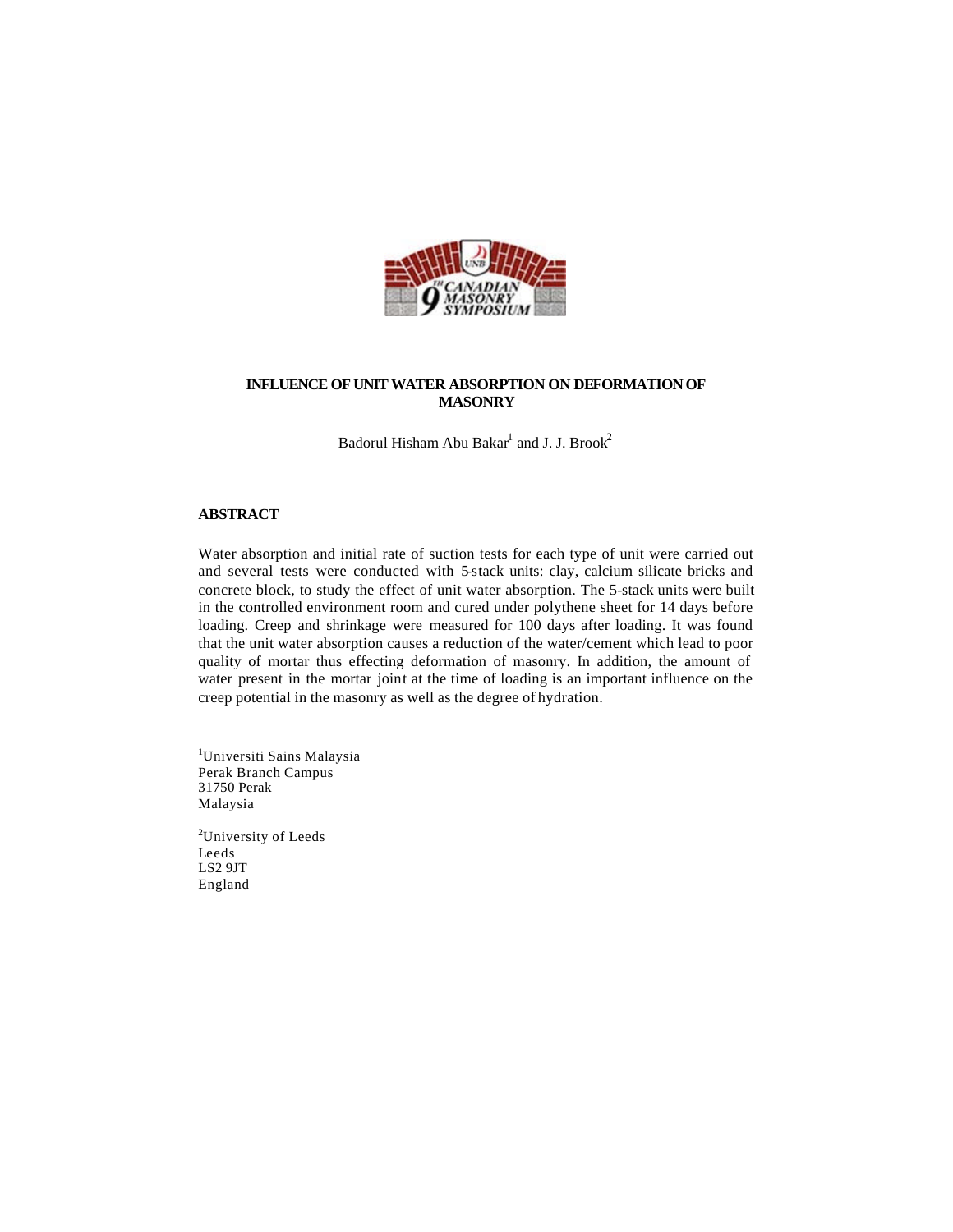# **INTRODUCTION**

Bricks often absorb water from the fresh mortar when they are laid dry. If the rate of water absorption is high, it may effect the hydration of mortar and result in poor bonding between bricks and mortar. The suction exerted by the units is an important factor affecting the fresh mortar, and consequently the properties of mortar joint. The suction depends upon the unit water absorption and the ability of unit to remove water from mortar which is measured by initial rate of absorption test. Apart from affecting hydration of mortar due to capillary action of the units, strength of mortar is reduced and possibly contains more unhydrated cement. In the effect of deformation, it could be expected that creep and shrinkage might be less due to less water in the mortar absorbed by the unit, and unhydrated cement which restrains the hydrated paste movement. Moreover, the water absorbed by the units would not appreciably affect the shrinkage of the unit because it is in the form of free water which merely affects reversible shrinkage; this type of reversible shrinkage is small compared to the irreversible shrinkage caused by the loss of absorbed water. On the other hand, elastic strain of the mortar and hence masonry could be greater because the cement gel structure is more porous and can be more easily compressed under the applied load. Tapsir [1] found that the prediction of long-term deformation of masonry using composite models [2] were rather poor estimates, particularly for the calcium silicate and concrete block masonry; these units had high water absorptions. In conclusion, the composite model is only valid if the units are docked first before laying. For masonry laid dry, the shrinkage of the unbonded mortar prism used for predicting the shrinkage of the masonry, has to be reduced, and the amount of that reduction can be as much as 80% for units with high water absorption characteristics. This situation also applies to creep. It should be noted that BS 5628: Part 3 (1985) recommends that masonry units having initial suction rate greater than 1.5  $Kg/(mm^2.min)$  should be docked first before laying. Forth[3] observed the influence of unit water absorption on deformation of masonry wall constructed with Armitage class 'B' brick units. He compared the movement of mortar joint in the masonry deduced from measurement with the unbonded mortar prisms and found that shrinkage of mortar was 25% less than the shrinkage exhibited by an unbonded mortar prism at 160 days. This phenomenon was thought attributed to a reduction in water content of the mortar joint caused by the unit water absorption. Moreover, the effect of the unit water absorption was to reduce creep of the mortar joint by 5%. It was suggested that the reduction factors could be made to the unbonded mortar prism deformations which could then be incorporated in the composite models.

## **EFFECTS OF UNIT WATER ABSORPTION**

Generally, the unit unit water absorption causes a reduction of the water/cement ratio which can lead to a poor quality of mortar. Since masonry consists of brick and mortar,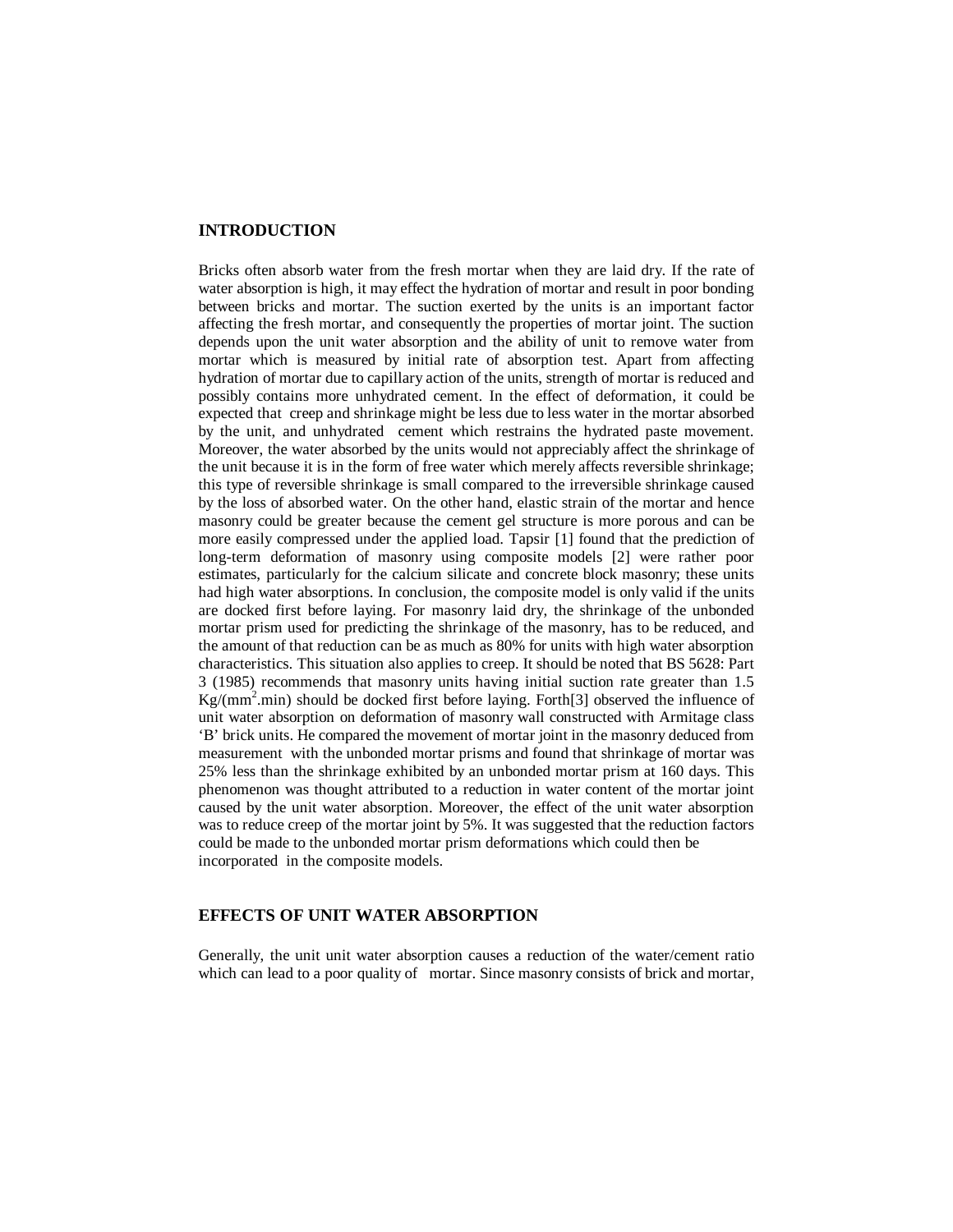the behavior resulting from the transfer of water from the mortar to the brick can be likened to that caused by absorption of water by the aggregate in concrete. Therefore, the modulus of elasticity is not only dependent on the properties of the mortar and the masonry unit but probably also on the effect of unit water absorption through an equivalent transition zone. The composite model [2] does not take this effect into account.

In order to understand the occurrence of water absorption in masonry, the absorption properties of aggregate in concrete may be useful to explain this phenomenon. The water absorption of aggregate affects the bond between the aggregate and the cement paste, consequently could influence the deformation of concrete. Much work has been carried out into the mechanism of the bond between masonry units and mortar. It was found under laboratory conditions that, when clay bricks are being used, the strength of the bond varies according to their water absorption properties. Thus for clay bricks, BS 5628 provides characteristic flexural strength values for various ranges of water absorption. This paper discusses on the deformation of small scale masonry structures caused by unit water absorption and consequently affecting the modulus of elasticity, creep and moisture movement.

#### **EXPERIMENTAL DETAILS**

In this investigation, each type of masonry unit i.e. clay, calcium silicate and concrete block was used to built 5-stack masonry walls with a 1:1½:4½ mortar and tested in the controlled environment room for 100 days. The walls were built in pair i.e. one wall being subjected to load and the other being used as control wall and both were built with docked and undocked units. The walls were built in 3 days according to their type of unit i.e. one day for clay and the other days for calcium silicate and concrete block. For concrete block, it has been cut into the same size as the other type of brick to suit with same volume/surface ratio. After building, they were cured under the polythene sheet for 14 days and then loaded at 14 days. Before loaded, all walls were capped on the top surfaces with steel plates which were bedded and levelled using a 1:1 (cement:sand) mortar. For the controlled walls, the top surfaces were sealed with bitumastic paint and a water proof adhesive tape. The idea is to obtain the same volume/surface ratio between loaded and unloaded walls. Several days after building the walls, Demec gauge points were attached using Demec bar (150 mm) to the walls for measurement purposes as shown in Figure 1. The first strain reading of the walls was taken as a zero reading before applying the load at the age of 14 days. For the loaded walls, a stress of 1.5  $N/mm<sup>2</sup>$  was applied at the same age by tensioning the four calibrated 18 mm diameter steel tie rods of the creep rigs. The time taken for applying the load was 1-10 min and the immediate movement was considered as a elastic movement. After that the subsequent movement was considered as the start of creep. Since relaxation of the load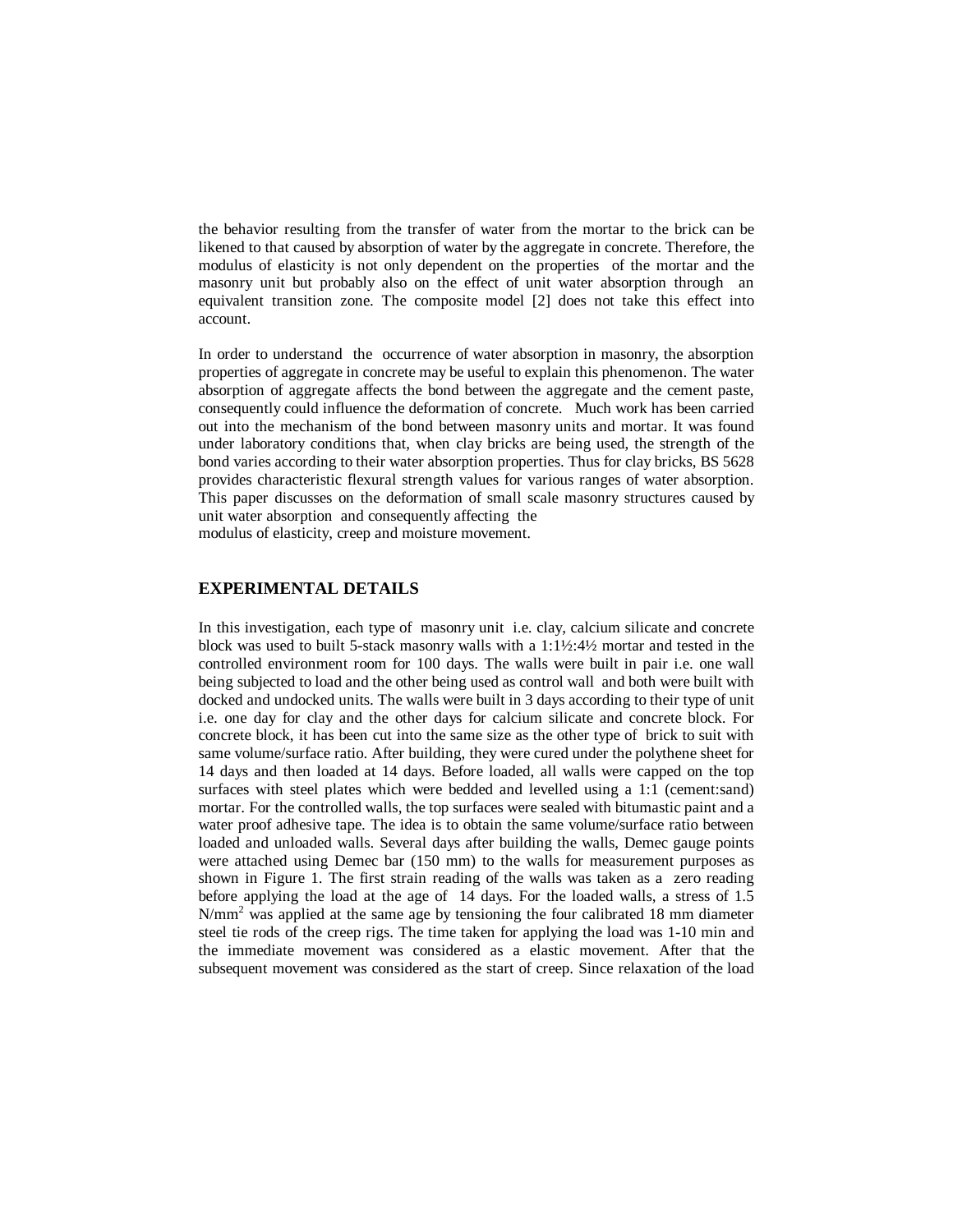occurred due to creep and shrinkage of the masonry, the tie rods had to be re-tensioned frequently, particularly at the early stage of loading. The strain readings were taken for 100 days and creep was defined in usual manner, that is total time-dependent load strain less the initial elastic strain, and minus shrinkage or plus expansion as measured on the clay controlled walls. The compressive strength of mortar was obtained by testing 100 x100 x 100 mm cubes from each set of walls at the age of 7 and 14 days.

## **MASONRY DEFORMATION**

Table 1 shows Initial suction rate and standard water absorption which was tested according to BS 3921 (1985). It showed that concrete blocks exhibit the highest suction rate compared with the clay and calcium silicate units. In practice, the initial suction rate is used to measure surface porosity of the unit and that causes transportation of water from mortar to the unit by capillary action. Thus affecting the bond between the unit and the mortar. Table 2 shows the effect of docking the unit before building the masonry. For clay masonry with low unit water absorption, there is a little change in modulus of elasticity. However, for the calcium silicate masonry, which had high unit water absorption, there was a large increase in modulus for the docked unit. Creep of masonry may be not only dependent on the properties of the unbonded unit and the mortar but also on the effect of unit water absorption. In the previous investigations [1,4,5] it was found that the higher the water absorption of the unit the lower the creep potential of the mortar. However, in this investigation, there is a contradiction of creep of masonry built with the docked clay, calcium silicate and concrete units. For the docked clay brick as shown in Fig.2, the creep of masonry is lower than the creep of undocked unit after 14 days curing. The same behaviour occurs for the calcium silicate wall, but the docked concrete unit produces a greater creep of concrete masonry as shown in Figs. 3 and 4.

Comparison has been made on the shrinkage of the masonry built with and without docked units. Shrinkage of the clay wall occurred at an early ages followed by slow long-term moisture expansion at a later ages, there being little difference between the masonry built with docked and undocked units and cured for 14 days. For the calcium silicate and concrete of 5-stack units, shrinkage with the docked units was higher than for the 5-stack units built with undocked units. This phenomenon can be attributed to a reduction in the shrinkage potential of the mortar due to pre-shrinkage caused by water absorption of the dry units.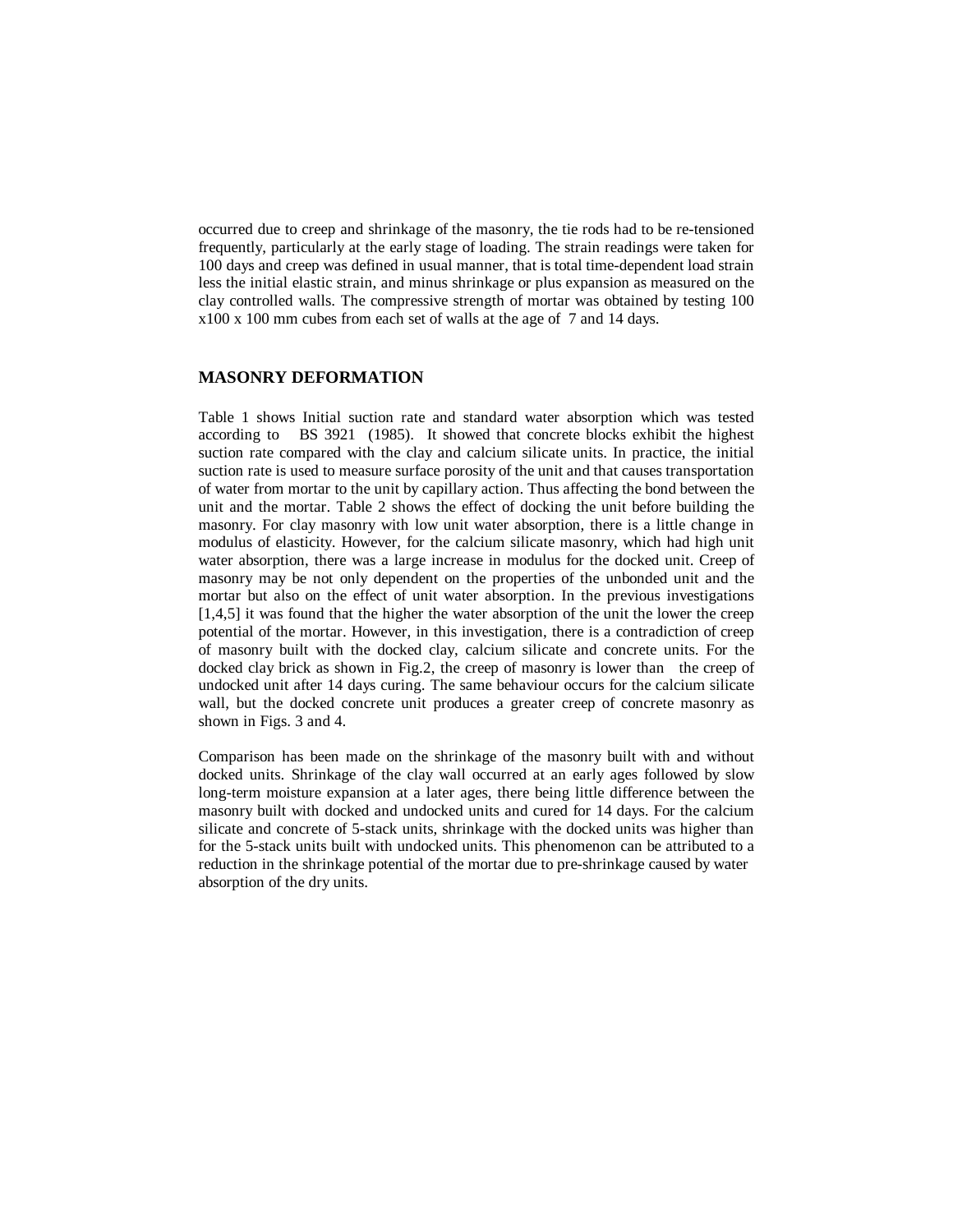| $\frac{1}{2}$ . The matrix $\frac{1}{2}$ is the contract of $\frac{1}{2}$ . The contract of $\frac{1}{2}$ |                                                        |                           |  |  |
|-----------------------------------------------------------------------------------------------------------|--------------------------------------------------------|---------------------------|--|--|
| Type of masonry unit                                                                                      | Initial suction rate test<br>Standard water absorption |                           |  |  |
|                                                                                                           | $(Kg/m^2/min)$                                         | test (% increase in mass) |  |  |
|                                                                                                           | 0.95                                                   | 3.52                      |  |  |
| Clay unit                                                                                                 | (0.13)                                                 | (1.15)                    |  |  |
|                                                                                                           |                                                        |                           |  |  |
|                                                                                                           |                                                        |                           |  |  |
|                                                                                                           | 0.75                                                   | 14.18                     |  |  |
| Calcium silicate unit                                                                                     | (0.05)                                                 | (1.22)                    |  |  |
|                                                                                                           |                                                        |                           |  |  |
|                                                                                                           | 5.13                                                   | 9.08                      |  |  |
|                                                                                                           |                                                        |                           |  |  |
| Concrete block                                                                                            | (1.06)                                                 | (0.63)                    |  |  |
|                                                                                                           |                                                        |                           |  |  |
|                                                                                                           |                                                        |                           |  |  |

Table 1 Initial suction rate and standard water absorption

 Table 2 Modulus of elasticity of masonry as affected by unit water absorption

| Type of             | Unit water        | Modulus of elasticity (GPa) |        |
|---------------------|-------------------|-----------------------------|--------|
| masonry             | absorption $(\%)$ |                             |        |
|                     |                   | Undocked                    | Docked |
| Clay                | 3.52              | 14.2                        | 14.1   |
| Calcium<br>silicate | 14.18             | 6.7                         | 10.6   |
| Concrete            | 9.08              | 13.0                        | 13.5   |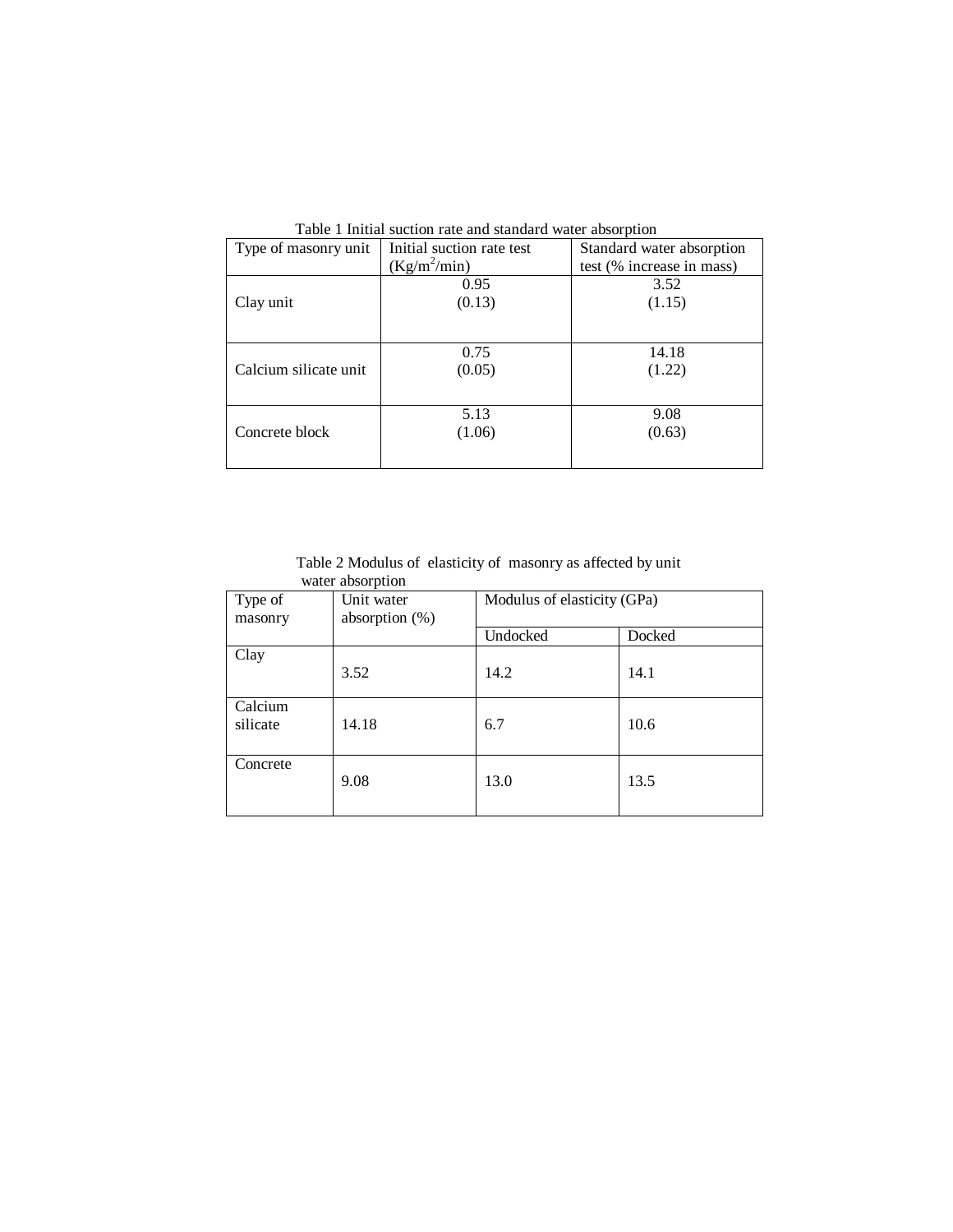# **CONCLUSION**

An investigation into the influence of unit water absorption of masonry built with theree different types of unit have led to the following conclusions:

i. The modulus of elasticity of 5-stack masonry built with docked and undocked unit was generally insignificant except for calcium silicate. However, further research is need to be carried out to verify the effect unit water absorption with different types of units. ii. There was no consistent change in 100-day creep for the undocked unit of clay and

calcium silicate 5-stack masonry except for concrete.

iii. As a result of using undocked unit, shrinkage was reduced compared to the docked unit.

iv. According to the above investigation, it is confirmed that there is an effect of unit water absorption on the overall deformation of masonry.

v. Other effects of unit water absorption should be investigated and quantified because this appear to be important factors in shrinkage and creep of masonry.

### **REFERENCES**

[1] Tapsir, S.H.,'Time-dependent loss of Post-tensioned Diaphragm and Fin Masonry Walls' Phd Thesis , Dept. of Civil Eng., University of Leeds, 1994.

[2] Brooks, J.J., 'Composite Modelling of Elastic and Creep of Masonry', RILEM, Paris, 1990, pp. 241-251.

[3] Abu Bakar, B.H.B., 'Influence of Anisotropy and Curing on Deformation of Masonry', Phd Thesis , Dept. of Civil Eng., University of Leeds, 1998.

[4] Abdullah, C.S., 'Influence of Geometry on Creep and Moisture Movement Clay, Calcium Silicate and Concrete Masonry', Phd Thesis , Dept. of Civil Eng., University of Leeds, 1989.

[5] Forth, J.P., 'Influence of Mortar Brick on Long-term Movements of Clay Brick Masonry', Phd Thesis , Dept. of Civil Eng., University of Leeds, 1995.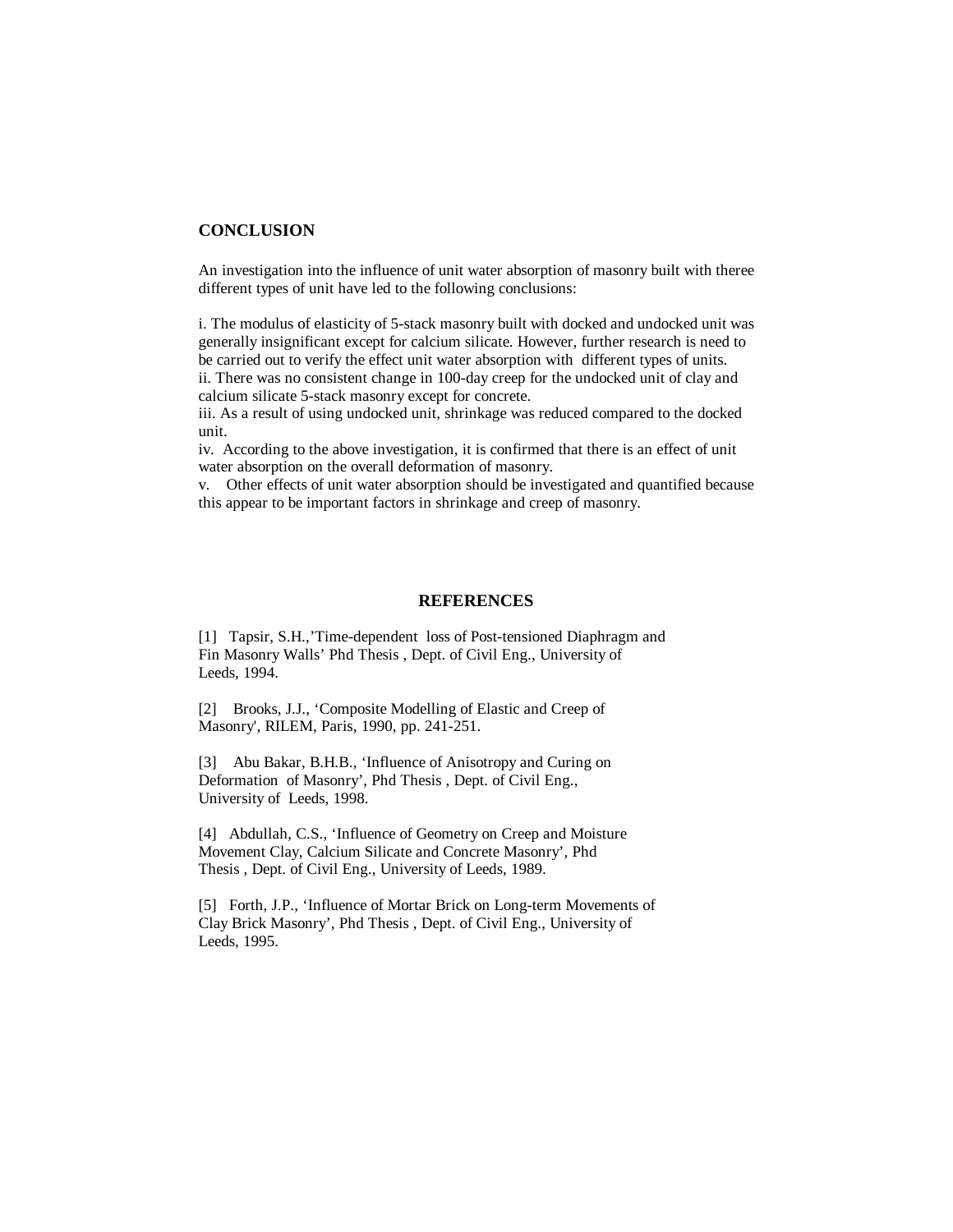**(Author didn't submit the figure)** 

Fig.1 Creep frame for 5-stack brick